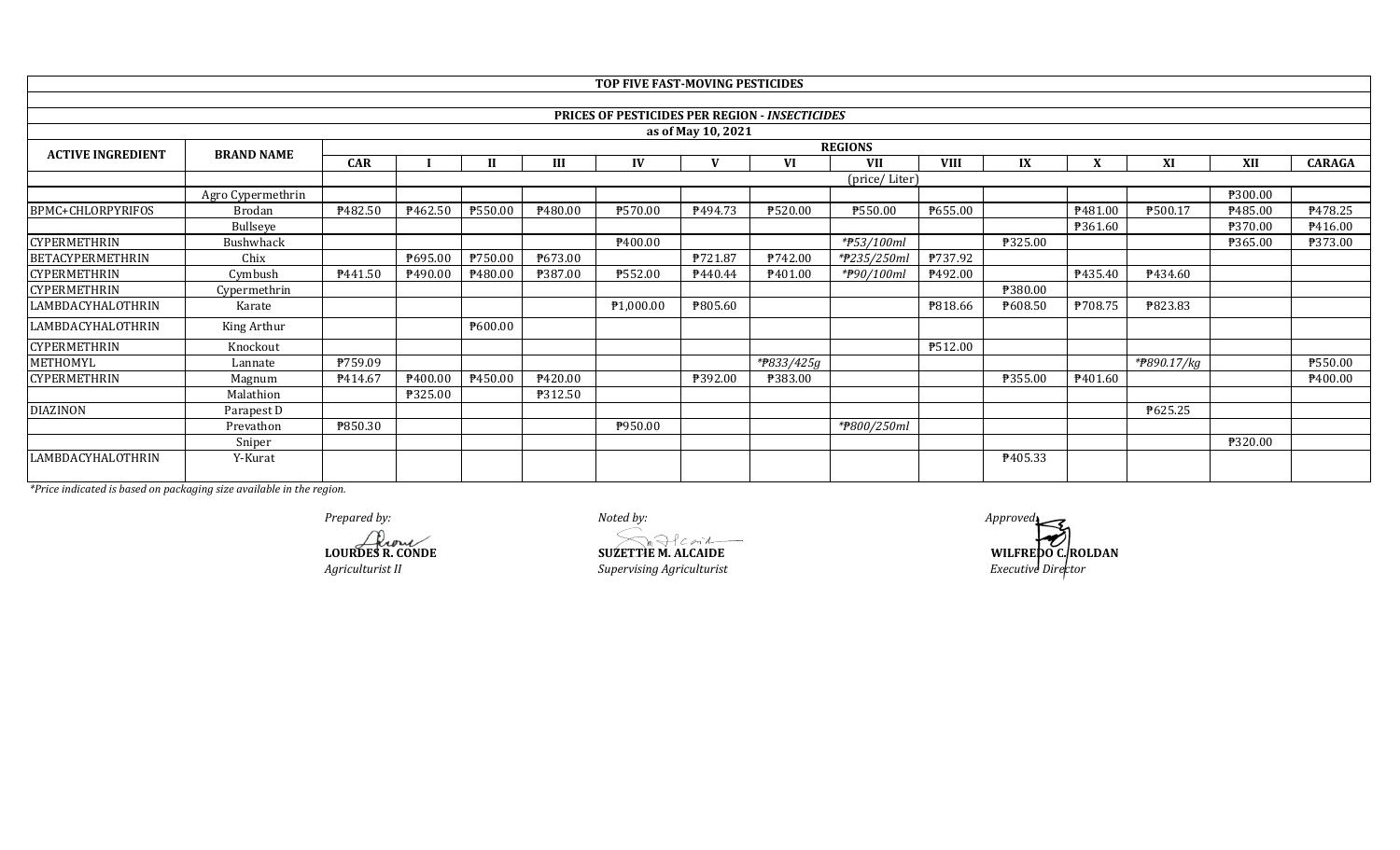|                                  |                    |                |           |              |           |           |                    | <b>PRICES OF PESTICIDES PER REGION - HERBICIDES</b> |                        |             |               |                           |         |                |               |
|----------------------------------|--------------------|----------------|-----------|--------------|-----------|-----------|--------------------|-----------------------------------------------------|------------------------|-------------|---------------|---------------------------|---------|----------------|---------------|
|                                  |                    |                |           |              |           |           | as of May 10, 2021 |                                                     |                        |             |               |                           |         |                |               |
| <b>ACTIVE INGREDIENT</b>         | <b>BRAND NAME</b>  | <b>REGIONS</b> |           |              |           |           |                    |                                                     |                        |             |               |                           |         |                |               |
|                                  |                    | <b>CAR</b>     |           | $\mathbf{H}$ | III       | IV        | $\mathbf{V}$       | <b>VI</b>                                           | <b>VII</b>             | <b>VIII</b> | $\mathbf{IX}$ | $\boldsymbol{\mathrm{X}}$ | XI      | XII            | <b>CARAGA</b> |
|                                  |                    |                |           |              |           |           |                    |                                                     | (price/Liter)          |             |               |                           |         |                |               |
| 2,4-D IBE                        | 2-4D Ester         |                |           |              |           | P450.00   | P339.43            |                                                     | ₱339.00                | ₱398.75     |               |                           | ₱334.50 |                | P303.75       |
|                                  | 24 <sub>D</sub>    |                | ₱300.00   |              |           |           |                    |                                                     |                        |             | ₱255.00       |                           |         |                |               |
| BUTACHLOR+PROPANIL               | Advance            |                |           |              |           |           |                    | P627.00                                             |                        |             |               |                           | ₱651.25 | P980.00        |               |
| BUTACHLOR+PROPANIL               | Advice             |                |           |              |           |           |                    |                                                     |                        | ₱806.00     |               |                           |         |                |               |
|                                  | Agro Bonds         |                |           |              |           |           |                    |                                                     |                        |             |               |                           |         | P480.00        |               |
|                                  | Clear-out          | ₱346.98        | P345.00   | ₱380.00      |           |           |                    |                                                     |                        |             |               |                           | ₱342.50 | * $#1,000/gal$ | ₱330.00       |
| <b>GLYPHOSATE IPA</b>            | <b>Ground Plus</b> |                |           |              |           |           |                    |                                                     |                        |             | *P912.33/gal  | ₱302.00                   | P311.33 | *#980/gal      | ₱316.00       |
| 2,4-D AMINE                      | Hedonal            |                |           |              |           |           | P408.17            |                                                     |                        |             |               |                           |         |                |               |
| BUTACHLOR+PROPANIL               | Hero               |                |           |              |           |           |                    |                                                     |                        | ₱632.23     |               |                           |         |                |               |
|                                  | Machete            | ₱595.37        | ₱500.00   |              | ₱550.00   | P750.00   | P654.79            |                                                     |                        | ₱673.00     |               |                           |         |                | P662.50       |
| <b>GLYPHOSATE IPA</b>            | Mower              |                |           |              |           |           |                    | P415.00                                             |                        |             |               |                           |         |                |               |
| <b>BISPYRIBAC SODIUM</b>         | Nominee            |                |           |              |           | P1,650.00 |                    | ₱1,230.00                                           |                        |             |               |                           |         |                |               |
| FLUAZIFOP-P-BUTYL                | Onecide            |                | P1,100.00 |              |           |           |                    |                                                     |                        |             |               |                           |         |                |               |
|                                  | Pmax               |                |           | ₱350.00      |           |           |                    |                                                     |                        |             |               |                           |         |                |               |
| <b>GLYPHOSATE IPA</b>            | Power              |                |           |              | ₱350.00   |           |                    |                                                     |                        |             |               |                           |         |                |               |
| PYRIBENZOXIM                     | Pyanchor           |                |           |              | ₱1,240.00 |           |                    | *#870/500ml                                         |                        |             |               |                           |         |                |               |
| PYRIBENZOXIM+CYHALOFO<br>P BUTYL | Pyanchor Ultra     |                |           |              |           |           | ₱1,430.96          |                                                     | P <sub>1</sub> ,610.50 | P1,461.22   |               |                           |         |                |               |
|                                  | Roque              |                |           |              |           |           |                    |                                                     |                        |             |               | ₱586.25                   |         |                |               |
| <b>GLYPHOSATE IPA</b>            | Round up           | P410.37        | P413.33   |              | P430.00   | P420.00   |                    |                                                     | P591.00                |             | $*P1,425/gal$ | P408.00                   | ₱397.83 | * $7,390/gal$  | P451.00       |
|                                  | Save Time          |                |           | ₱350.00      |           |           |                    |                                                     |                        |             |               |                           |         |                |               |
|                                  | Sharp Shooter      |                |           |              | ₱460.00   |           |                    |                                                     |                        |             |               |                           |         |                |               |
| <b>GLYPHOSATE IPA</b>            | Slash              | ₱384.29        |           |              |           |           |                    |                                                     | P450.00                |             |               |                           |         |                |               |
| PRETILACHLOR                     | Sofit 300 EC       |                |           |              |           | P980.00   | P952.17            | P938.00                                             |                        |             |               |                           |         |                |               |
| <b>GLYPHOSATE IPA</b>            | Spitfire           | ₱335.00        |           | ₱350.00      |           |           |                    |                                                     | ₱390.00                |             |               |                           |         |                |               |
| <b>GLYPHOSATE IPA</b>            | Todo Max           |                |           |              |           |           |                    |                                                     |                        |             | *#868/gal     | ₱298.33                   |         |                |               |
| <b>GLYPHOSATE IPA</b>            | Triple 8           |                |           | ₱350.000     |           |           |                    |                                                     |                        |             | ₱310.00       | ₱359.60                   |         |                |               |

*Agriculturist II Supervising Agriculturist Prepared by:*<br> *Approved:*<br> *Prepared by:*<br> *Approved:***<br>
SUZETTIE M. ALCAIDE <b>***ADPROVERED BY:* **LOURDES R. CONDE SUZETTIE M. ALCAIDE**

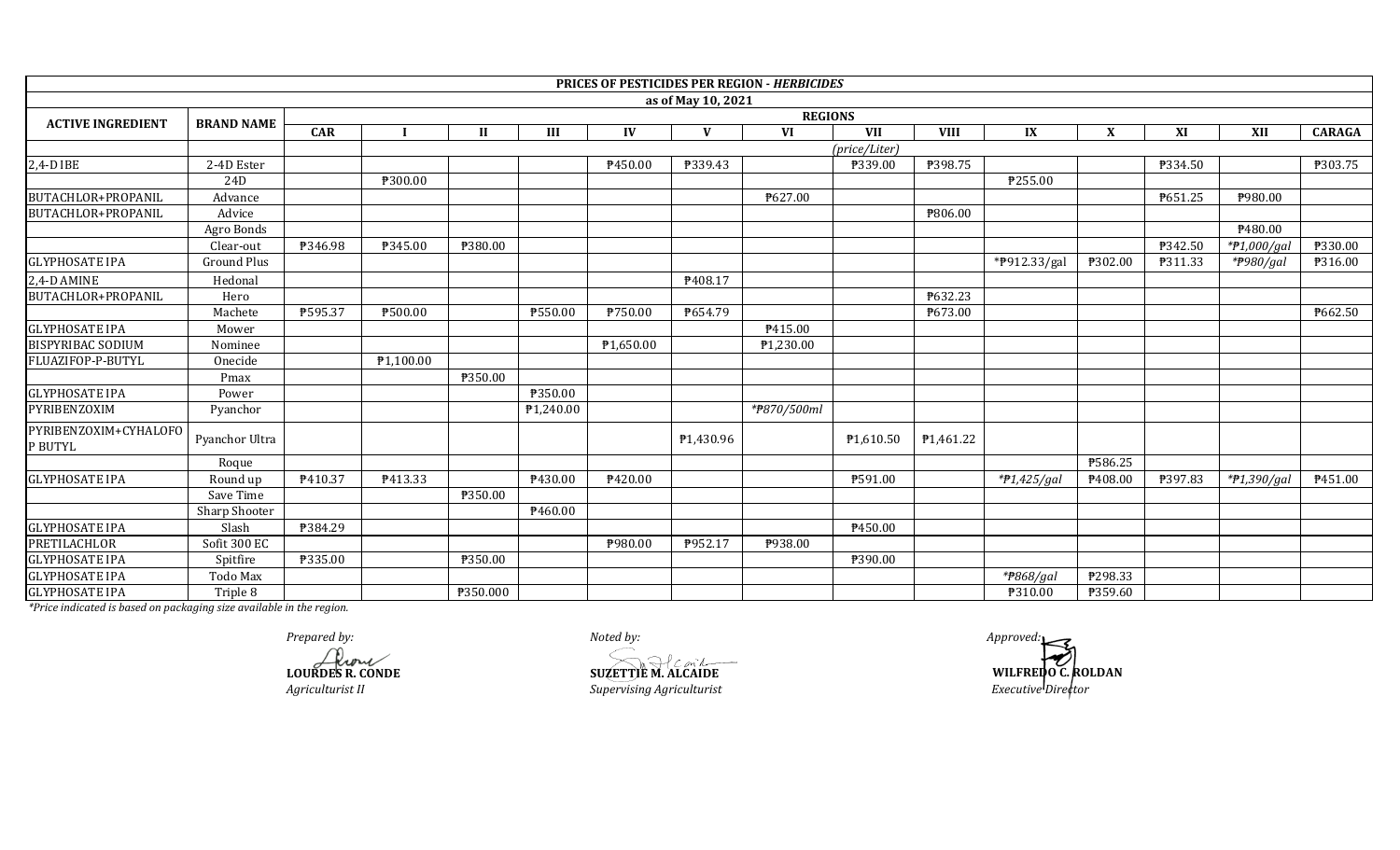|                                  |                   |            |             |              |                |                       | <b>PRICES OF PESTICIDE PER REGION - FUNGICIDES</b> |            |                             |             |         |         |           |             |                |
|----------------------------------|-------------------|------------|-------------|--------------|----------------|-----------------------|----------------------------------------------------|------------|-----------------------------|-------------|---------|---------|-----------|-------------|----------------|
|                                  |                   |            |             |              |                |                       | as of May 10, 2021                                 |            |                             |             |         |         |           |             |                |
| <b>ACTIVE INGREDIENT</b>         | <b>BRAND NAME</b> |            |             |              |                |                       |                                                    |            | <b>REGIONS</b>              |             |         |         |           |             |                |
|                                  |                   | <b>CAR</b> |             | $\mathbf{H}$ | Ш              | IV                    | $\mathbf{V}$                                       | <b>VI</b>  | <b>VII</b>                  | <b>VIII</b> | IX      | X       | XI        | XII         | <b>CARAGA</b>  |
|                                  |                   |            |             |              |                |                       |                                                    |            | $(\text{price}/\text{kg.})$ |             |         |         |           |             |                |
|                                  | Antracole         |            |             |              | ₱590.00        |                       |                                                    | P750.00    |                             |             |         | ₱400.00 |           | ₱630.00     | ₱666.50        |
| <b>THIOPHANATE METHYL</b>        | Armor             |            |             |              |                |                       |                                                    |            |                             | ₱1,866.87   |         |         |           |             |                |
| DIFENOCONAZOLE+<br>PROPICONAZOLE | Armure            |            |             | *#780/250ml  |                |                       | *#660.78/250 ml                                    |            |                             |             |         |         |           |             |                |
| <b>BENOMYL</b>                   | Benomax           |            |             | *#180/100g   |                |                       |                                                    |            |                             |             |         |         |           |             |                |
| CHLOROTHALONIL                   | Daconil           | ₱892.07    |             |              |                |                       |                                                    |            |                             |             |         |         | ₱900.50   | *#890/L     |                |
| MANCOZEB                         | Dithane           | ₱683.34    | ₱520.00     | P650.00      | ₱550.00        | ₹650.00               | ₱584.77                                            | *#253/250g | P618.00                     |             | ₱485.00 | ₱560.00 | P561.00   | ₱560.00     | <b>P535.00</b> |
| THIOPHANATE METHYL               | Fungitox          |            |             |              |                |                       |                                                    |            |                             |             |         |         | P555.00   |             | ₱566.25        |
| <b>BENOMYL/ MANCOZEB</b>         | Fungufree         |            |             |              | P445.00        |                       | ₱394.17                                            |            |                             |             |         |         |           |             |                |
| <b>COPPER HYDROXIDE</b>          | Funguran          |            |             | P695.00      |                |                       | ₱702.00                                            |            |                             |             | ₱800.00 | ₱662.50 |           |             |                |
| <b>COPPER HYDROXIDE</b>          | Funguran OH       | ₱723.07    |             |              | P660.00        | P970.00               |                                                    | P672.00    |                             |             |         |         |           |             |                |
| MANCOZEB                         | Ganazeb           |            |             |              |                |                       |                                                    |            |                             |             |         |         |           |             | P491.87        |
| <b>COPPER HYDROXIDE</b>          | Kocide            |            |             | P1,060.00    |                | ₱1,150.00             |                                                    |            | * $7255/250g$               | ₱970.00     | ₱965.00 | ₱926.66 |           |             | P1,016.50      |
|                                  | Manager           | P616.50    |             |              |                |                       |                                                    | P500.00    | P545.00                     |             |         |         |           |             |                |
| MANCOZEB                         | Mancozeb          |            |             |              | <b>P375.00</b> |                       |                                                    |            |                             |             | ₱384.00 |         |           |             |                |
| <b>MANCOZEB</b>                  | Manzate           |            |             |              |                |                       | P472.50                                            |            | *#131/250g                  |             | ₹406.00 | ₹496.60 | ₱462.40   |             |                |
| DIFENOCONAZOLE                   | Montana           |            | *#950/500ml |              |                |                       |                                                    |            |                             |             |         |         |           |             |                |
| TEBUCONAZOLE+<br>TRIFLOXYSTROBIN | Nativo            |            |             |              |                |                       |                                                    |            | *P70/35g                    | ₱700.00     |         |         |           |             |                |
| <b>CUPROUS OXIDE</b>             | Nordox            |            |             |              |                | P1,550.00             |                                                    |            |                             | P1,650.00   |         |         |           |             |                |
| MANCOZEB                         | Redeem            |            |             |              |                |                       |                                                    |            |                             | ₱395.50     |         |         |           |             |                |
| <b>DIFENOCONAZOLE</b>            | Score             |            | *#720/250ml |              |                |                       |                                                    |            |                             |             |         |         |           | *#660/250ml |                |
|                                  | Tango             |            |             |              |                | P <sub>1,750.00</sub> |                                                    |            |                             |             |         |         |           |             |                |
| THIOPHANATE METHYL               | Topsin            |            |             |              |                |                       |                                                    | ₱300.00    |                             |             |         |         | P1,212.60 |             |                |
| <b>MANCOZEB</b>                  | Torogi Blue       | ₱652.65    |             |              |                |                       |                                                    |            |                             |             |         |         |           |             |                |
| MANCOZEB                         | Wallop            |            |             |              |                |                       |                                                    |            |                             |             |         |         |           | ₱375.00     |                |

*Prepared by:*<br> **Agriculturist II**<br> *Agriculturist II Supervising Agriculturist*<br> *Supervising Agriculturist Prepared by: Noted by: Approved:* **LOURDES R. CONDE SUZETTIE M. ALCAIDE**

*Executive Director*  **WILFREDO C. ROLDAN**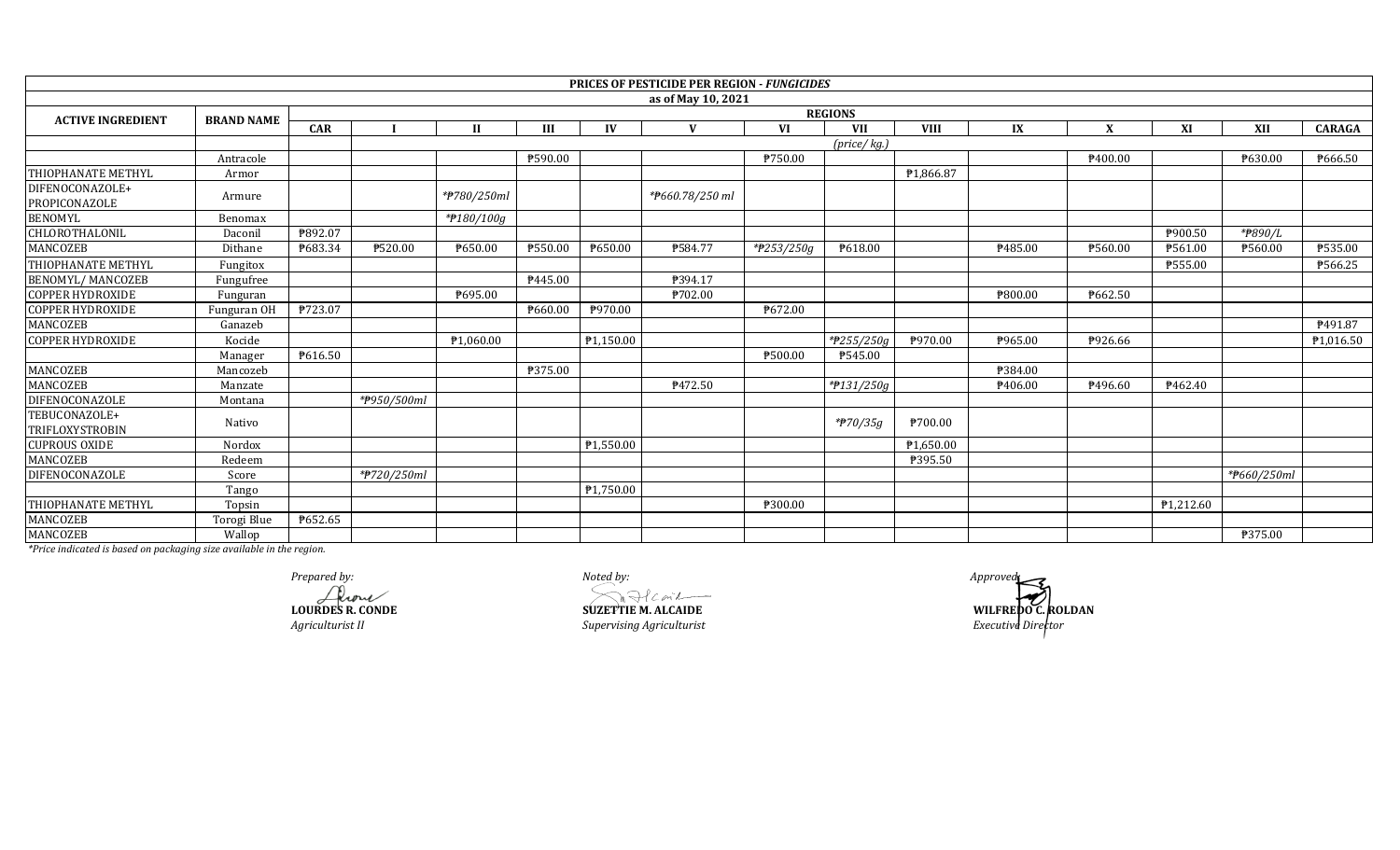|                                                       |                   |            |                |                |           |            | <b>PRICES OF PESTICIDE PER REGION - MOLLUSCICIDES</b> |           |                         |             |              |             |             |                         |                 |
|-------------------------------------------------------|-------------------|------------|----------------|----------------|-----------|------------|-------------------------------------------------------|-----------|-------------------------|-------------|--------------|-------------|-------------|-------------------------|-----------------|
|                                                       |                   |            |                |                |           |            | as of May 10, 2021                                    |           |                         |             |              |             |             |                         |                 |
| <b>ACTIVE INGREDIENTS</b>                             | <b>BRAND NAME</b> |            | <b>REGIONS</b> |                |           |            |                                                       |           |                         |             |              |             |             |                         |                 |
|                                                       |                   | <b>CAR</b> |                |                | Ш         | IV         |                                                       | <b>VI</b> | <b>VII</b>              | <b>VIII</b> | IX           |             | XI          | XII                     | <b>CARAGA</b>   |
|                                                       |                   |            |                |                |           |            |                                                       |           | $(\text{price/kg})$     |             |              |             |             |                         |                 |
| NICLOSAMIDE & NICLOSAMIDE<br><b>ETHANOLAMINE SALT</b> | Bayluscide        |            | *#85/35g       | *#1,080/L      | *#1,081/L | *#1,230/L  | *#1,101.21/L                                          |           |                         | ₱884.89     | *#1,042.00/L | *#1,093.2/L | *#1,089.6/L | *P545.00/L              | $*P1,178.5/L$   |
| METALDEHYDE                                           | Bayonet           | P285.44    |                |                | ₱295.00   | ₱300.00    | ₱286.23                                               | P271.00   | ₱307.50                 | ₱292.08     | P257.50      | P294.33     |             | ₱280.00                 |                 |
|                                                       | Cimarron          |            |                |                |           |            |                                                       | ₱908.00   | $*$ <del>P</del> 95/35g | P835.55     |              | ₱765.00     |             |                         |                 |
| NICLOSAMIDE & NICLOSAMIDE<br><b>ETHANOLAMINE SALT</b> | Hit               | *#88.5/35g | *#90/35g       | ₱885.00        |           | *P900/350g | *#891.25/350g                                         |           |                         |             |              |             |             |                         |                 |
| NICLOSAMIDE ETHANOLAMINE SALT                         | Laser             |            |                | ₱850.00        |           |            |                                                       |           |                         |             |              |             |             |                         |                 |
| NICLOSAMIDE ETHANOLAMINE SALT                         | Maskada           |            |                |                |           |            |                                                       |           |                         |             |              |             |             |                         | ₱955.00         |
|                                                       | Maso              |            |                |                |           |            |                                                       | *#943/box |                         |             |              |             |             |                         |                 |
| METALDEHYDE, NICLOSAMIDE, &                           | Moluxide          |            |                |                |           |            |                                                       |           |                         |             |              |             | P861.67     |                         |                 |
| NICLOSAMIDE ETHANOLAMINE SALT                         |                   |            |                |                |           |            |                                                       |           |                         |             |              |             |             |                         |                 |
| NICLOSAMIDE ETHANOLAMINE SALT                         | Niclomax          |            |                |                | ₱750.00   | *P830/L    | *P841.86/350g                                         |           |                         |             |              |             |             |                         |                 |
|                                                       | Niclos M          |            |                |                |           |            |                                                       |           | *#95/35g                |             |              |             |             |                         |                 |
|                                                       | Padan             |            |                |                |           |            |                                                       |           |                         |             |              |             | *#889.5/L   |                         |                 |
| NICLOSAMIDE & NICLOSAMIDE<br><b>ETHANOLAMINE SALT</b> | Parakuhol         |            |                |                |           |            |                                                       |           |                         |             | *#725/350g   | *P943/L     | *P802.17/L  | $*$ <sup>270</sup> /35g | P717.50         |
| NICLOSAMIDE ETHANOLAMINE SALT                         | Primalex          |            |                |                |           |            |                                                       |           |                         | ₱843.33     |              |             |             |                         | ₱820.00         |
| NICLOSAMIDE ETHANOLAMINE SALT                         | Shatter           |            |                |                |           |            |                                                       |           | *#117/35g               | P947.89     |              |             |             |                         |                 |
|                                                       | Snailmate         |            |                |                |           | 850/350 g  |                                                       |           |                         |             |              |             |             |                         |                 |
| METALDEHYDE, NICLOSAMIDE, &                           | Snailkill         | P244.10    |                |                | P245.00   |            |                                                       |           |                         |             | P249.33      |             |             |                         |                 |
| <b>NICLOSAMIDE ETHANOLAMINE SALT</b>                  |                   |            |                |                |           |            |                                                       |           |                         |             |              |             |             |                         |                 |
|                                                       | Speed             |            |                |                |           |            |                                                       |           |                         |             |              |             |             |                         |                 |
| NICLOSAMIDE ETHANOLAMINE SALT                         | Surekill          | *#104/35g  | *#102.5/35g    | $*P1,020/b$ ox |           |            | *#1,049/350g                                          | *#968/box | *#123/35g               |             |              |             | P940.33     | *P950/350g              | $*P1.055.1/box$ |
| NICLOSAMIDE ETHANOLAMINE SALT                         | Tagluscide        |            |                | ₱800.00        |           |            |                                                       |           |                         |             | *#872.5/350g |             |             |                         |                 |
| <b>METALDEHYDE</b>                                    | Thump             |            |                |                | ₱256.66   |            |                                                       | ₱225.00   |                         |             |              | ₱259.00     |             | ₱285.00                 |                 |

Prepared by:

LOURDES R. CONDE Agriculturist II

Noted by:

 $\n \begin{array}{c}\n \text{SuzETTE M. ALCAIDE}\n \end{array}$ 

Supervising Agriculturist

Approved WILFREDO C. ROLDAN